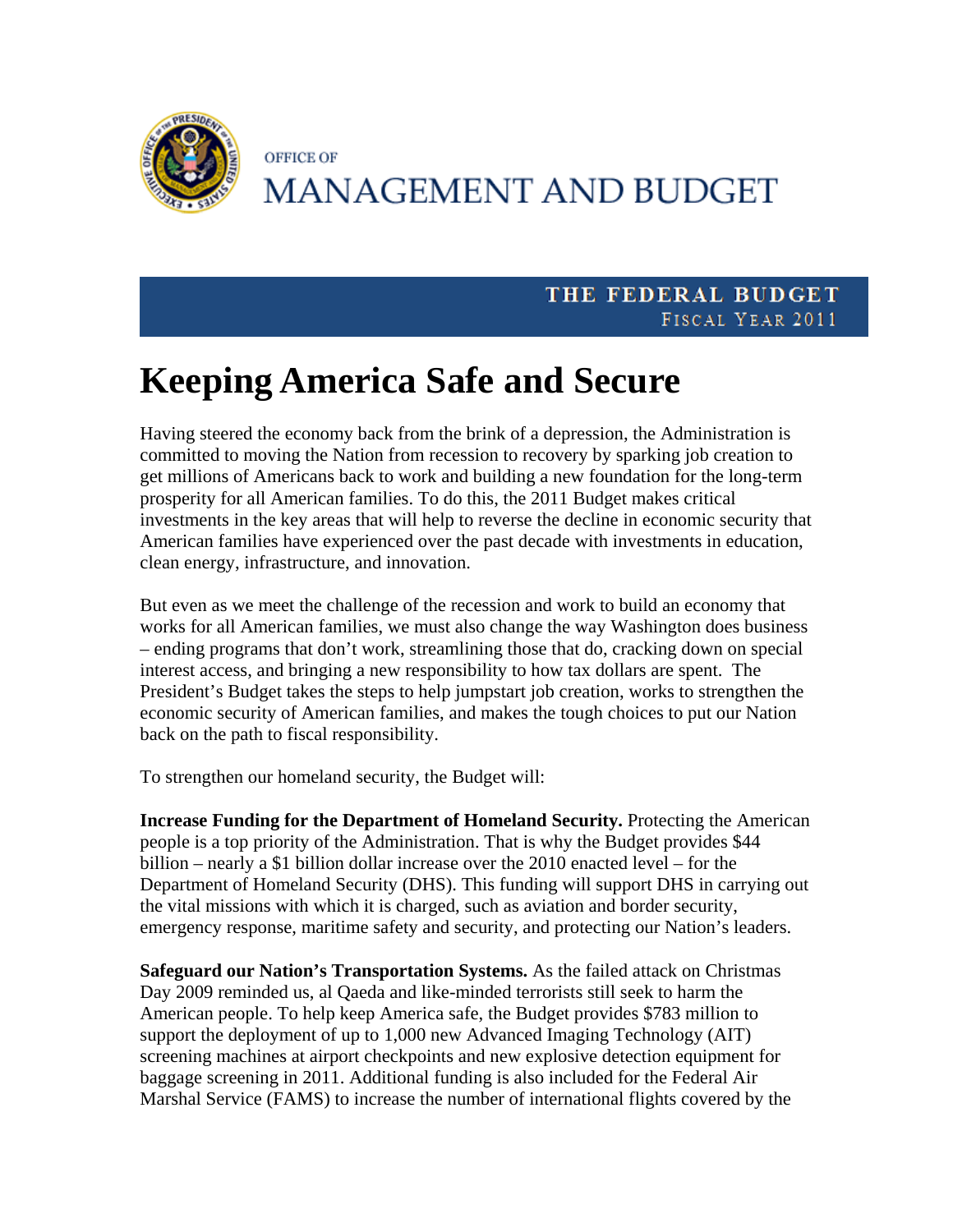program to defend against attempted attacks on aviation. The Budget provides \$54 million for the continued modernization and streamlining of transportation security vetting and credentialing, which will reduce redundant TSA processes and systems. Finally, the Budget provides \$600 million for the transportation sector through the Transit and Port Security Grant Programs.

**Fund Efforts to Prevent Biological, Radiological, and Nuclear Attacks.** The Budget funds activities to prevent attacks to our Nation. Procurement and nationwide deployment of next-generation BioWatch sensors is funded at \$89 million. These sensors will detect bio-attacks at the earliest possible instant. As part of the ongoing effort to protect against radiological or nuclear threats, the Budget funds \$61 million for radiation detection equipment to enhance DHS detection capabilities at sea ports, land border crossings, and airports.

**Strengthen Border Security and Immigration Verification Programs.** The Budget includes funding to support 20,000 Border Patrol agents and complete the first segment of Customs and Border Protection's (CBP) virtual border fence. The Budget also includes funding for 300 new CBP Officers for passenger and cargo screening at ports of entry as well as expansion of pre-screening operations at foreign airports and land ports of entry. The Budget provides more than \$1.6 billion for Immigration and Customs Enforcement programs to expeditiously identify and remove from the United States illegal aliens who commit crimes. Included in this total is continued support for the Secure Communities program. Finally, the Budget provides \$137 million for enhancements and expansion of immigration-related verification programs at U.S. Citizenship and Immigration Services. Through E-Verify, U.S. employers can maintain a legal workforce by verifying the employment eligibility of their workers, while Systematic Alien Verification for Entitlements (SAVE) assists Federal, State, and local benefit-granting agencies with determining eligibility for benefits by verifying immigration status. These programs promote compliance with immigration laws and prevent individuals from obtaining benefits they are not eligible to receive.

**Boosts Funding for FBI Agents and Federal Prosecutors.** The Budget includes \$145 million in enhancements for the FBI's national security programs, and \$100 million – including \$8 million in program enhancements – for the National Security Division to address the Department of Justice's highest priority: to protect the American people from terrorist acts. The Budget also provides \$73 million for the transfer, prosecution, and incarceration of Guantanamo Bay detainees. The Administration further anticipates working with the Congress to identify additional funding and other resources that may be needed in 2010 to address Federal, State, and local security requirements associated with terrorism trials that may begin in 2010 and continue into 2011.

**Protect Critical Information Networks.** Data networks are central to the functioning of our economy and Nation. The Budget provides \$364 million to the Department of Homeland Security to support the operations of the National Cyber Security Division which protects Federal systems as well as continuing efforts under the Comprehensive